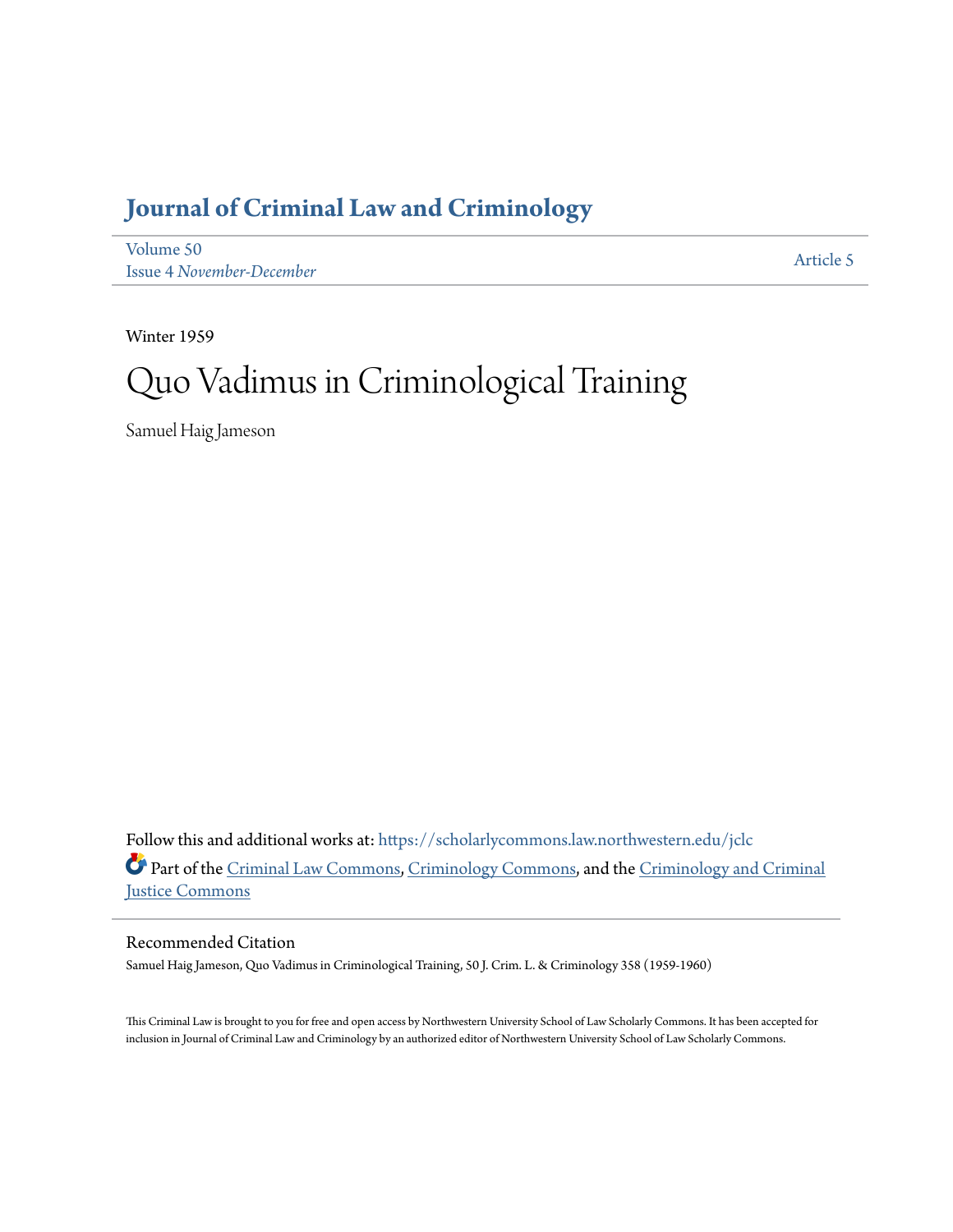#### **QUO VADIMUS IN CRIMINOLOGICAL TRAINING?<sup>1</sup>**

#### SAMUEL HAIG JAMESON

The author is Lecturer in Criminology and Juvenile Delinquency in the School of Public Administration and Delinquency Control Institute in the University of Southern California. He has been Professor of Sociology in the University of Oregon (1930-1946) and Director of Research in the California Intelligence Bureau (1946-1949).

In June of the present year Dr. Jameson began serving on a two year's assignment in Brazil with the International Coordination Administration.

The following article was delivered as an address before the fifteenth annual conference of the American Society of Criminology at Tucson on February 1, 1959-EDITOR.

#### **I. INTRODUCTION**

Those accustomed to worship at the altar of statistics contend that the rate of crime in the United States is still on the rise. Apparently we have become a nation of thieves and robbers, rapists and addicts. Our jails are packed, courts are behind in their calendar, prisons overcrowded, probation and parole officers overloaded, and the public overawed. Meanwhile the rest of the world looks to us with expectations as the leaders of "modern penology". Our prisons set the pace for the humane treatment of their wards; our probation and parole workers probe into overt life histories; and the psychiatrists penetrate behind the concrete walls of the mind into the realm of the unconscious. Our ingenuity to turn the inside out and the outside in again, is matchless.

Today we are somewhat confused, frustrated, groping and, at times, irrational. True, the old trigger-happy gun-guard in the tower has been displaced by the trained "sociologist" at the Guidance Centers; the chain-gangs are transformed into industrial and trade trainees within the prison walls; and the re-conditioned erring culprits released into this blooming and buzzing world for

<sup>I</sup>Students who may be interested in pursuing Professor Jameson's subject matter further would do well to read our series under the general title, "Pioneers in Criminology." The first of the series was published in our Volume 45, number **1,** May-June, 1954. Others are distributed in subsequent volumes. Numerous addistributed in subsequent volumes. Numerous additional appropriate readings in this connection which will indicate the directions in which criminology seems

to be tending.<br>And our forthcoming Volume 51, which will com-<br>memorate the completion of the first 50 years of this JOURNAL'S history will be marked by many distinguished criminologists who have been invited to contribute their evaluations of criminology as it stands today in numerous corners of the total area-EDITOR.

rehabilitation. We have traveled a long and rough road because of that glimmering faith in daring to do something against the custodial collective psychosis. But all this only after the commission of the anti-social act. Meanwhile, religious, political, economic, even educational vested interests have militated against efforts to show "our faith through our works".

Undoubtedly our views are colored by our milieu. As an academic trainer in this process of enlightenment, let me be blunt: As yet we do not have a profession of criminology; what we pride ourselves in is a galaxy of competitive occupations with conflicting and hostile ideologies. Yet we would not have gathered here without a belief common to all, namely, the restorability of society's erring members, nor would we be here unless convinced of the probability of preventing potential anti-social behavior.

Early criminology and penology, imbued with the custodial psychosis, and the modern era intoxicated with the reform virus, approached their subject matter after the criminal act was committed. The Geneva Conference on Crime is a living witness. Its concern with the six areas in the handling of the crime situation so familiar to you were: Minimum rules for treatment of prisoners; open institutions; prison labor; personnel; Juvenile Delinquency; and the sentencing methods. Each one of these deals with situations after the commission of the anti-social act. They are valid facets of the total crime picture but not quite inclusive of all the facets. What is missing? Investigations of the criminogenic factors and their control. This means that attention should be focused upon the before the act instead of the current practice of after the act. What to do to prevent the occurrence of the undesirable act and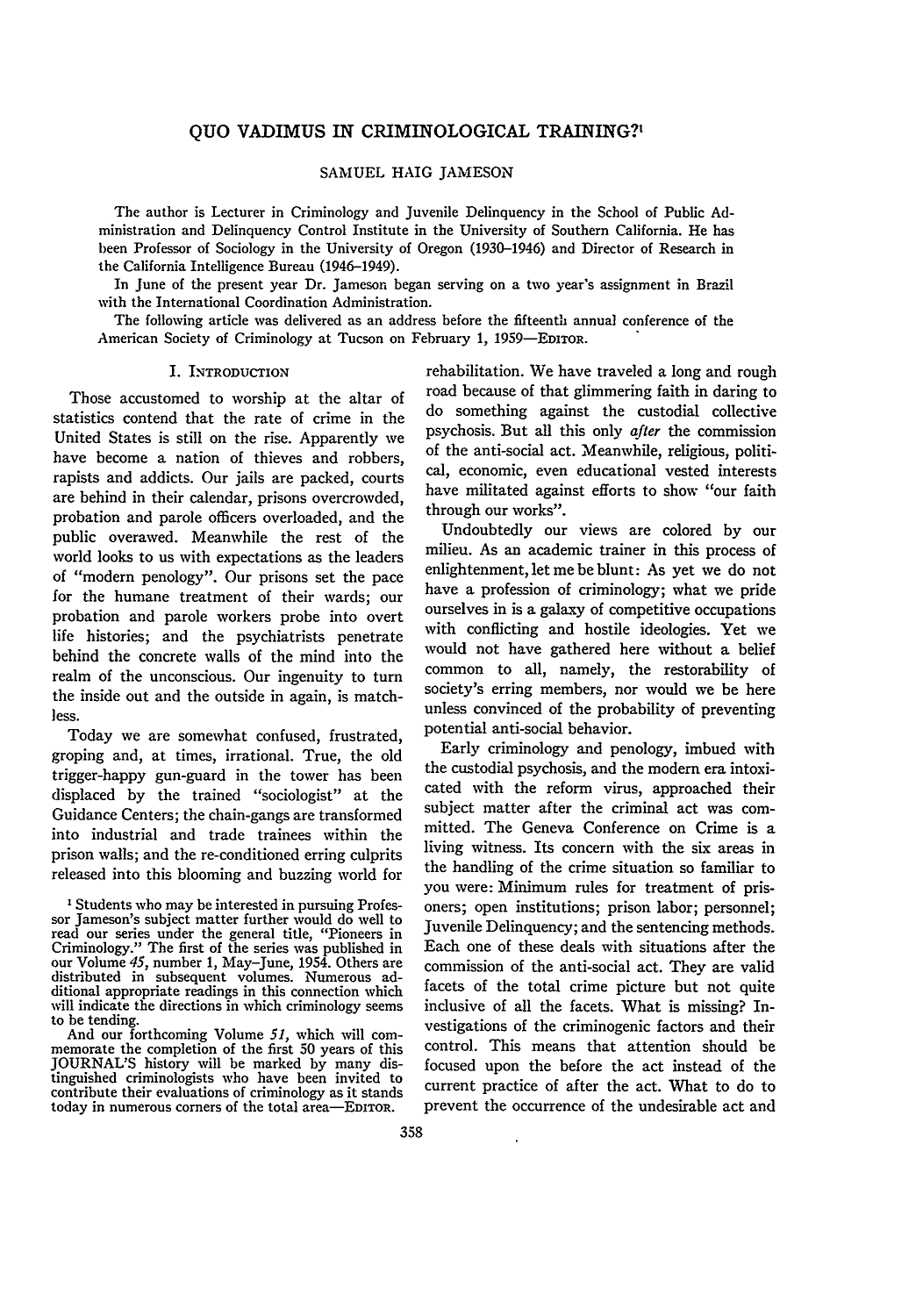not only how to deal with the actor after he has committed the act is my theme.

#### II. **MEANDERINGS IN** CRIMINOLOGY

The future path of Criminology is bent by its past and the present. One cannot say that criminology's meandering scenery has been uninteresting or totally barren. Religious, legalistic, reformistic, heuristic explanations and remedies expounded in literature from the Code of Hammurabbi to the current legislation recommending the abolition of capital punishment, offer hair-raising, artful and shifty documentaries. But none of the past attitudes equal the handicap which the paradox of our contemporary American John Q. Public displays.

The nostrum of well-meaning citizens' choruses echo throughout the land: "Why doesn't government do something"? "What are these scientists doing about crime"? "How long will this mollycoddling of criminals by the probation and parole officers continue"? "What has come upon our judges? Don't they believe in protecting society's Rights"? "What's this indeterminate sentence which makes imprisonment a joke"? "Why have the prisons become social clubs"? "How long will the taxpayers be expected to bear the burden"? "It is time that somebody did something instead of talking about it". "Let's do something..."

"Let's do something". But we are accustomed to delegate functions to other agencies. We expect the fire department to put out **the** fire; the police to apprehend the arsonist, the judge to sentence him, the custodial institutions to punish him, the parole officer to supervise his behavior for a while, etc. These are necessary because John, Dick and Harry, Jane, Helen and Mary have neither the time nor the equipment to do anything with and for the arsonist. **All** they can do is scream against arson and get assurance from the law enforcement agencies that he is "locked up" and that the public is safe for the time being.

"Let's do something"? Something was done. What did the screaming citizens do? An apathetic, uninformed, agitated citizenry fanned the fires of hostility against the arsonist while fearing arson in the future. It asked severe punishment for the act; the judge's severe sentence evened the score. There stopped public's interest. Whether the firebug commits suicide in prison because of guilt feeling, or the institution, after administering psychiatric treatment, "cures" and returns him to society, is

no concern of the average citizen. The paradox may be spelled out: People are interested in the act and not in the actor. In depraved cases, interest in the actor ends with his probable liquidation or permanent incarceration in a penal institution. Our unholy fear of convicts contributes to the stabilization of the heightened hostility. A public with' such retributive philosophy and punishment cannot offer much help to those suffering from a guilt complex. And our law enforcement and correctional personnel are recruited from the rank and file of such a public.

#### III. EVIDENCES OF FOREWARD MARCH

To the chorus of "let's do something", our choir responds: "We have done much, and are doing more".

Remember the abolition of the lash in Florida, control **by** terror and beatings in Montana, emergence of the mobile County Circuit Courts, Detention Homes, Youth Aid Divisions of Police Departments, Juvenile Courts, minimum security prisons, reception and guidance centers, probation and parole, special treatment of sex psychopaths and the emotionally disturbed, inmate education, group therapy, forestry camps, indefinite sentence, residential treatment, and a host of others so familiar to you.

Whereas the objective of these constructive measures is the restoration of the offender to respectability in his civilian milieu, still they are geared to the grinding concept of punishment and retribution. Apparently faith in complete redemption is to be found only in the religious sphere. Maximum security remains the fundamental concern of our prisons, and those of who peddle rehabilitation in the name of the "New Criminology", do so with tongue in cheek. **Key** to resolute faith is self-discipline which can **be** induced only through the creation of insight of the role self plays in the social milieu.

#### IV. LOOKING **AHEAD**

In as much as this conference program focuses attention on the training of the "cops" **(I** hope this includes the flat feet!), military and civilian correctional services, probation and parole workers, I should avoid stepping on such sacred soils. But this pasture is so green that permit me to yield to the temptation briefly since sinning is such great fun!

Avoiding the administration of potent shots in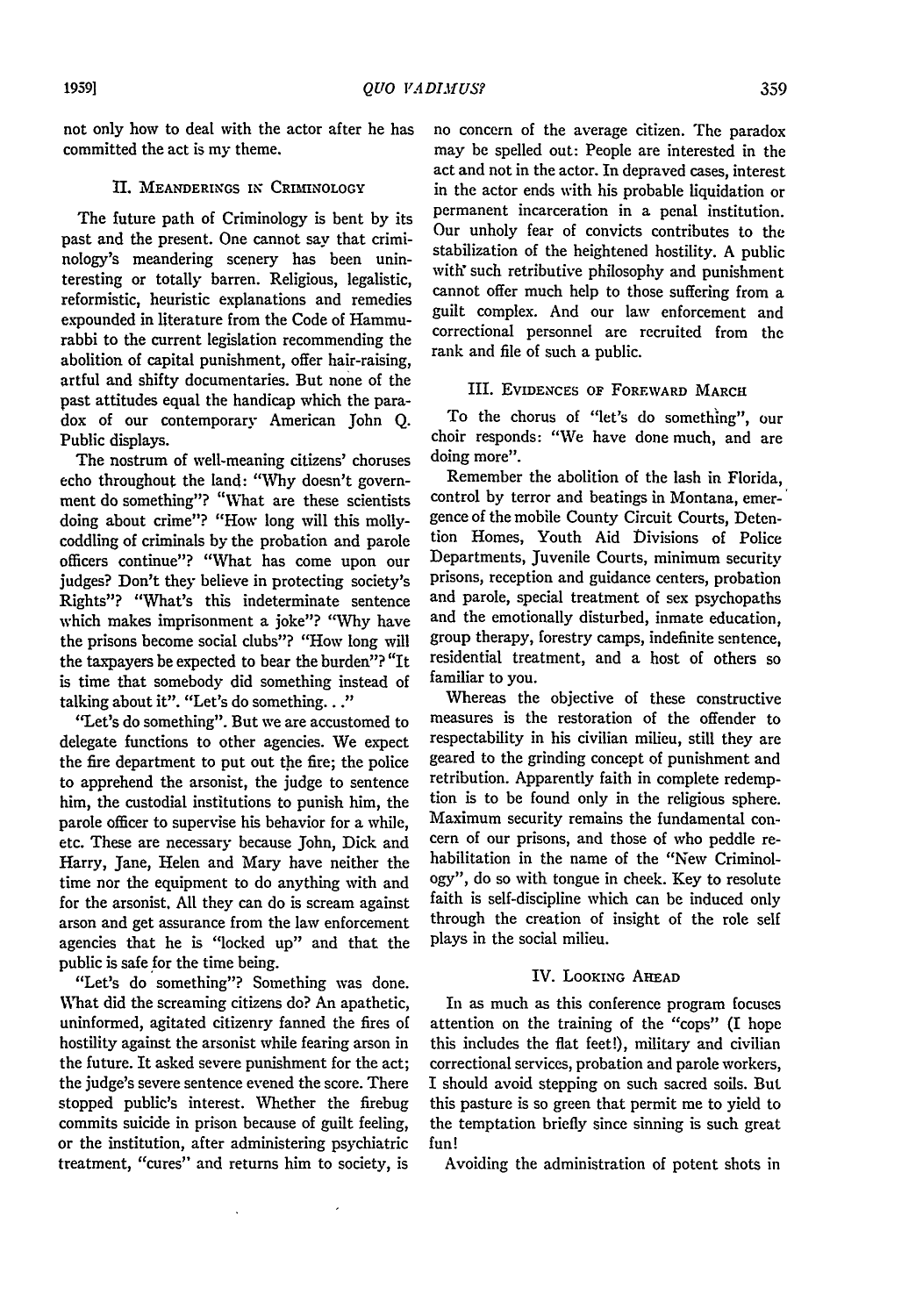the arm and the prescription of a wonder drug, let me stress the necessity of a balanced nutritional diet in criminological training.

Without an analysis of the job to be done it would be superfluous to talk about training. Assuming that our ultimate objective is to socialize the anti-social, to adjust the maladjusted, and to alter potent liabilities into actual assets, (thus preventing the recurrence of noxious social behavior) Criminological training has been following two courses: Common sense and Scientific objectivity. In the future it is not going to carve a new path.

#### **1.** COMMON **SENSE** CHANNELS

Social action enthusiasts are pushing criminological training into practical channels. Businessmen, housewives, school teachers, lawyers, physicians, ministers, laborers and politicians, with an eye on quick results, have compromised with the facts of life and their conscience. While professing the sacredness of the human life, they have hanged and electrocuted; while preaching forgiveness, hysterically they have objected to pardons; while advocating reformation, they have persecuted and punished; while vociferous against petty crimes, they have closed their eyes to gigantic frauds; while the judges order social investigations, they keep on sentencing with their preconceived personal biases; and whereas the efficacy of extramural treatment is acknowledged, both the public and the correctional administrators still plan for bigger maximum security institutions!

These current compromises strengthen the belief in the efficacy of the trial-and-error methods of training. Experience is taken as the supreme teacher in which the "do-gooders", "know-nothowers", and the "breast-beaters" find solace. Training-on-the-job and inservice methods help the situation somewhat, but all in all action is slanted by wishful thinking. Hence, criminological training is moving more and more in the direction of *skills* and *social fads* rather than knowledge and social control.

#### 2. SCIENTIFIC OBJECTIVITY

In contrast with the massive action-manic segment of our society, there is a small, cautious, but persistent band of *tested knowledge* addicts. By tested knowledge we do not mean theoretical speculation; it is empirical as well. The utilization of atomic energy emerged from a fund of pre-

viously proven knowledge. Hypotheses become concrete applications both in academic and nonacademic circles. Thus our program is geared to academic and pragmatic techniques of training and our speakers and panelists will herald their convictions based on observation and knowledge.

Increased and sound scientific orientation of those engaged in the professional handling of criminals is a *must.* Academic inculcation of some principles as first step in training is taken for granted. Like the pre-medic or the pre-law, engineering or education majors, each is expected to be grounded in basic principles. Although the knowledge of principles is essential, no principle per se has healed the suffering sick, built bridges or transferred wisdom to the uninitiated students. Principles become concrete acts only when human beings apply them to specific situations. Formal training may sharpen the insight, but a single bitter experience in the university of hard knocks may dull it permanently. Current watertight intellectual compartmentalism in institutions of higher learning encourages insulation, causing thought stagnation. Premature specializations, so common in secondary schools, Junior and four year colleges, accentuate the processes of this insulation. These practices may teach technical skills, but they increase mental astigmatism blurring the vision because of limited horizons.

Workers in the correctional field, in any capacity, are expected to be *human engineers.* The edifices they build are men and women within their social frame of reference. Theirs is the task of molding and remolding personalities acceptable by the standards of the dominant groups. But how would one dare to reshape a deviant personality unless he knows the image of his society? And if the image of his society itself is distorted, what is the worker's role? Is it to redistort the deviant? Such questions shall constitute the essence of the training programs of the future.

As an academician it would be treason not to advocate grounding of all workers in the basic contributions of the physical and the social sciences. In spite of overspecialization, the age of interdisciplinary orientation is upon us, and to ignore its beckoning would ultimately destroy the delusively self-confident specialists. The wider the range of knowledge the greater the prospect of tested principles and sound applications in the field of crime and corrections. Our workers need orientation in genetics and psychology, physiology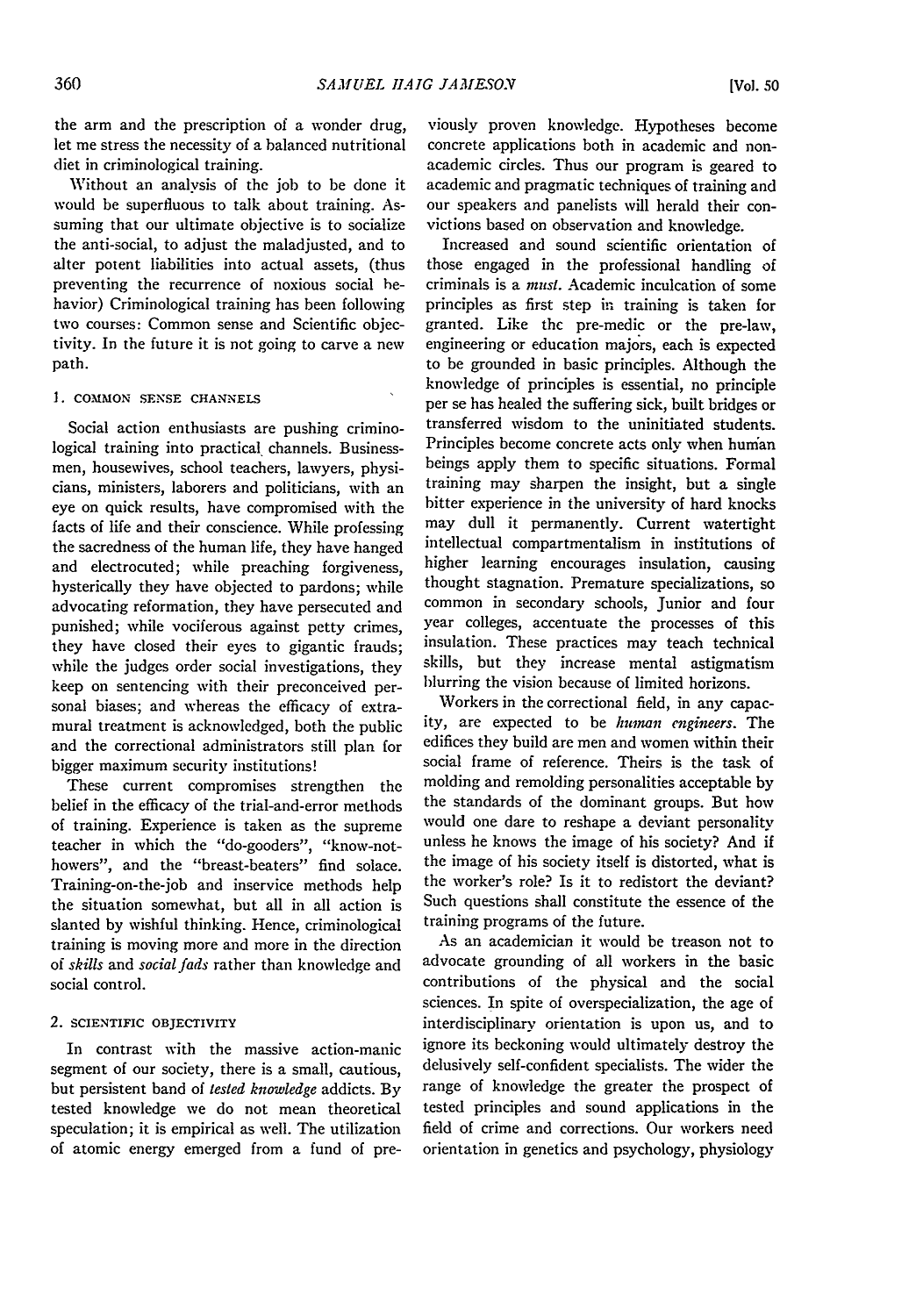and economics, anthropology and political science, statistics and, I might add, sociology, to become effective human engineers. These are academic vested interests-and there are many othersguarding their respective citadels zealously, every day and in devious ways building barriers against possible encroachments by others, wasting resources on testing knowledge which has been already tested and proven by others, and dubbing it "research"! Our future successes lie in coordination, in integration of any and every proven principle in the handling of man whether they come from the ivory towers or the gutter colleges.

I should not labor the implications of this simple yet crucial issue. Speakers and discussants today and tomorrow will whet your and my appetite, I am sure. Therefore, let me pass on to the consideration of a hitherto neglected area of criminological training: The great unwashed.

#### V. **TRAINING** OF THE **MASSES**

The education of "cops", probation and parole workers, district attorneys, judges, prosecutors, chiefs of police, wardens, supervisors, guidance center technicians, clinicians, guards and counselors, even that of the executioners, have absorbed most of the attention of the academicians and on-the-job trainers. Criminology would have made no strides without due emphasis upon the preparation of these "professionals" who constitute the core of our crimino-penal system and<sup>2</sup> in whose work you are directly involved. **My** concern is the orientation of the great unwashed in the periphery whose unavoidable impacts either stimulate or curb our cherished programs.

In our democratic social structure voters are kings. Their verdict at the ballot box, and subsequently the acts of their representatives, determine the rules of the social game. The future of crimino-penal trends is bound up with the climate of public opinion.

Housewives with their beliefs in old tales; businessmen with their blind or enlightened selfish interests; men of the cloth wrapped up in their heuristic beliefs: school teachers confined to the rote of the three Rs; journalists and other operators of media of mass communication with their drive for the spectacular; lawyers with the urge to settle disputes, (right or wrong); psychologists, psychoanalysts and psychiatrists with their personalized conjectures; incensed taxpayers, power infatuated labor organizers, charlatans and

scientists alike dictate, directly or subtlely, social values, and shape attitudes which insure their perpetuation. Through political representatives in local, state and national government levels, these color, to say the least, and set the tone and the pace of criminological thinking. Irrespective of all the tested knowledge by students in the **field,** a half-baked, and at times a raw statement **by J.** Edgar Hoover in the Readers Digest carries more weight than one hundred research articles in the *Journal of Criminal Law, Criminology and Police Science.*

Who trains these helpless souls, who prompted by marked curiosity, devour the pages of daily newspapers with sordid accounts of crime? Who is educating the millions in our midst seeking vicarious satisfactions through the two-bit novels? Who is imparting instruction to men and women who make a business of frauds, bankruptcies, vice and depravities? These organized and inchoate interests exert their pressures in ingenious ways to dispirit and dissuade realistic attacks upon criminal behavior and penology. Some because of ignorance, others by design, encourage anti-social acts. These too need training, perhaps not within the walls of ivy leagues, but in the highway and the byways of daily mass media orientation.

Who is bringing the results of tested knowledge to peoples' attention regarding the concept of multiple causation of crime; the reasons for high rate of recidivism; the ineffectiveness of severity of punishment; the irrationality of penitentiary treatment; the savagery of retribution; the innocuousness of capital punishment, etc? We talk about these seamy facets of our profession among ourselves-the believers. Even if there be a consensus of opinion within our sacrosanct circles, who is preaching the gospel to the infidels? How are we endeavoring to change the deeply ingrained retributive complex to a remorse stricken folk and turn people from the punishment craze to sober prevention? Public's orientation in these areas may create a duller social climate for us to work in, but it promises some reduction in the rate of antisocial behavior and sadistic vengeance.

Here is a long overlooked task for those engaged in law enforcement who deal with the offenders and the public. People watch our utterances and movements with suspicion. A knock at the door by the police, sheriff's car in the street, probation officers' untimely visit, a phone call from the jail, a letter from the warden inspire fear. The news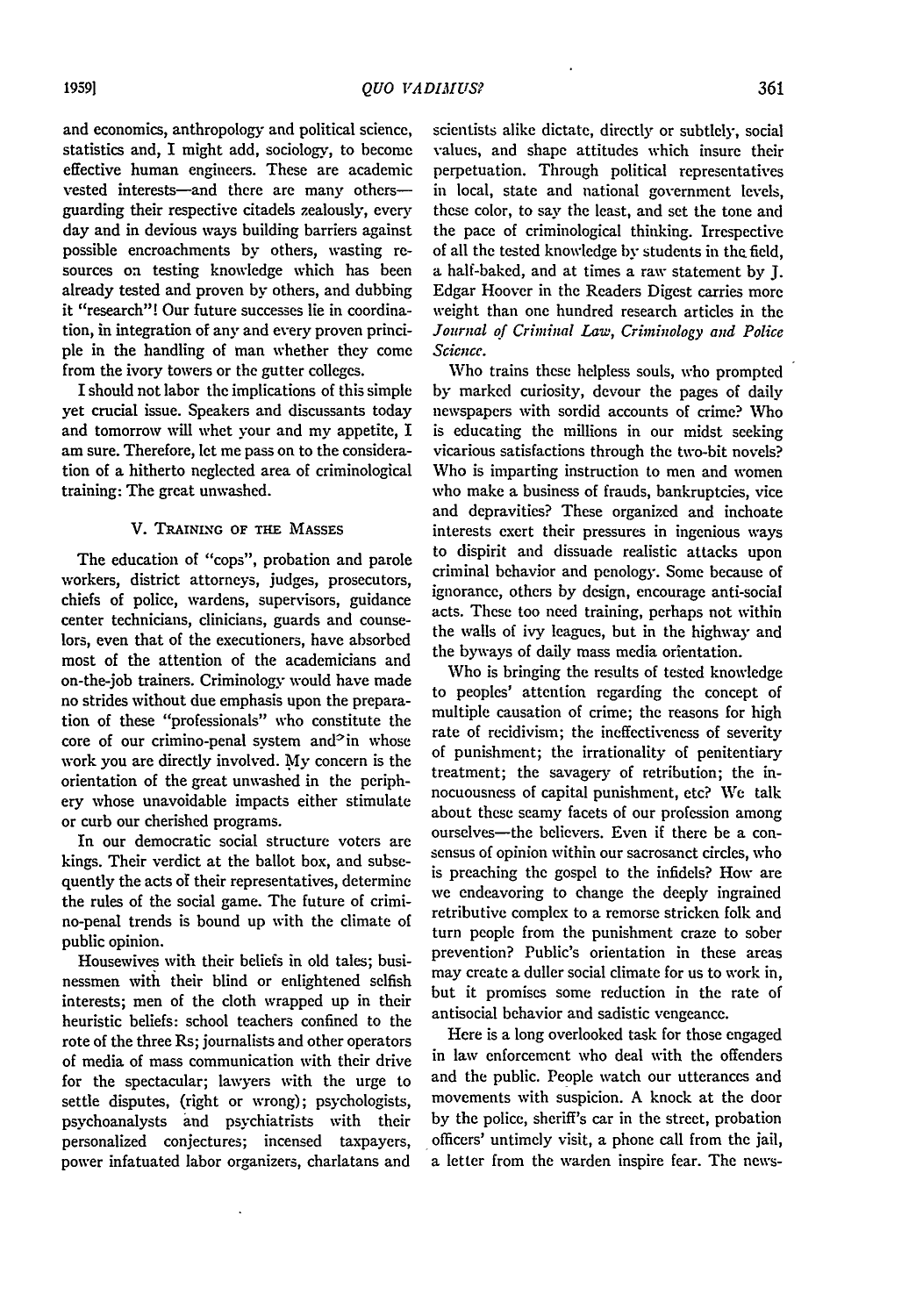papers fan these smouldering feelings to the extent of creating hostilities against the law enforcement personnel. Hence opportunity for the emergence of a new breed of workers, social lubricants, to allay the fears and sell law enforcement and corrections to the public. You call this "Public Relations". Under any name this is a must. If we have anything to brag about because of the demonstrable salutary results we have achieved, it-is high time to publish them, otherwise we shall perish from the wear and tear of constant social friction.

Not all is well when some irresponsible officer or an agency behaves unprofessionally; neither is it all well when a new idea, technique or law is advanced against the outworn beliefs. The education of the masses calls for the work of skilled technicians in human engineering. Who and where are we training these social engineers? Who and how are they influencing public opinion? (We may get some answers from the panelists tomorrow!)

#### VI. **OBSERVATIONS AND ADMONITIONS**

No matter through what medium, learning is a great adventure. The ventilation of watertight intellectual and behavioral compartments comes through new exposures. It is apparent that traditionally skills imparted to the practioners are fixed. Repetition is expected to increase efficiency. This is true in a static social structure. Unfortunately we live in a dynamic milieu and we take pride in it. Spelled out, we have either to sharpen our dulled tools or else acquire new tools.

Whether these tools in dealing with the antisocial segments of our society come from the academic circles or through the in-service and onthe-job training quarters, the "old order passeth away and the new is ushered in". That both the academician and the practitioner are inclined to stratification is a matter of record. Therefore, as the collegiate faculties are granted sabbaticals to get out of their cocoons and see the bright sun for a spell, so do the correctional workers and the law enforcement personnel of every grade and discription, need the opportunity to see the other side. Should a periodic three, or six, or nine months of academic atmosphere to the practitioner be mandatory? Should a similar chance be given to the academician in reverse? Such experiences might have some chastening effects. Our forthcoming discussion on "short-cut" methods of training should confirm the rationale of this issue.

Assuming that change for the balancing of the academic and the pragmatic training is made available to the personnel, the question as to the content of training becomes of paramount importance.

Apeing the laboratory technique of the physical sciences, certain social scientists have resorted to the use of the "clinical" method. Hypotheses are spurned unless they are clinically tested. Some possessed by the clinic-craze, have popularized the "couch" technique in the revered sanctum of the analyst. Do behavior explosions in the private repeat themselves in public? Can criminal behavior, controlled in a clinical setting be expected to become a constant pattern in a non-clinical milieu? Would the composure and insight gained on the couch withstand the stresses and the strains imposed upon the compulsive criminal by a heartless and hostile public? How is the excon's self-confidence while leaning upon the sympathetic, understanding and helpful approach of the parole officer going to fare in the midst of perpetual surveillance of the suspicious law enforcement officers? Would the authority-mad and statushungry officials exploit the ex-con's predicament for personal gain?

As we search the fields we operate in, one observes the prevalence of status-starvation. Desirable status, the most cherished possession of every human being living in an organized society, if denied, causes frustration beyond measure, therefore it is fraught with disaster. How much awareness of this socially imposed compulsive drive is being imparted to those handling their wards? How do we equip our officers on the beat and the workers in correctional institutions to ascertain the nature and the degree of group affiliations and identifications in the incidence of anti-social behavior? Are the skills gained in detection, apprehension, submission, incarceration and liquidation of offenders related to the control and prediction of future behavior? What type and intensity of knowledge is to be infused into the life of practitioners? What tools are to be devised by the theoretician for pragmatic application? What systems of fluid communication lines could we initiate to get quick results? Or are we going to keep on deluding ourselves by finding refuge behind incompatible statistical charts and tables? We need objective answers to these ques